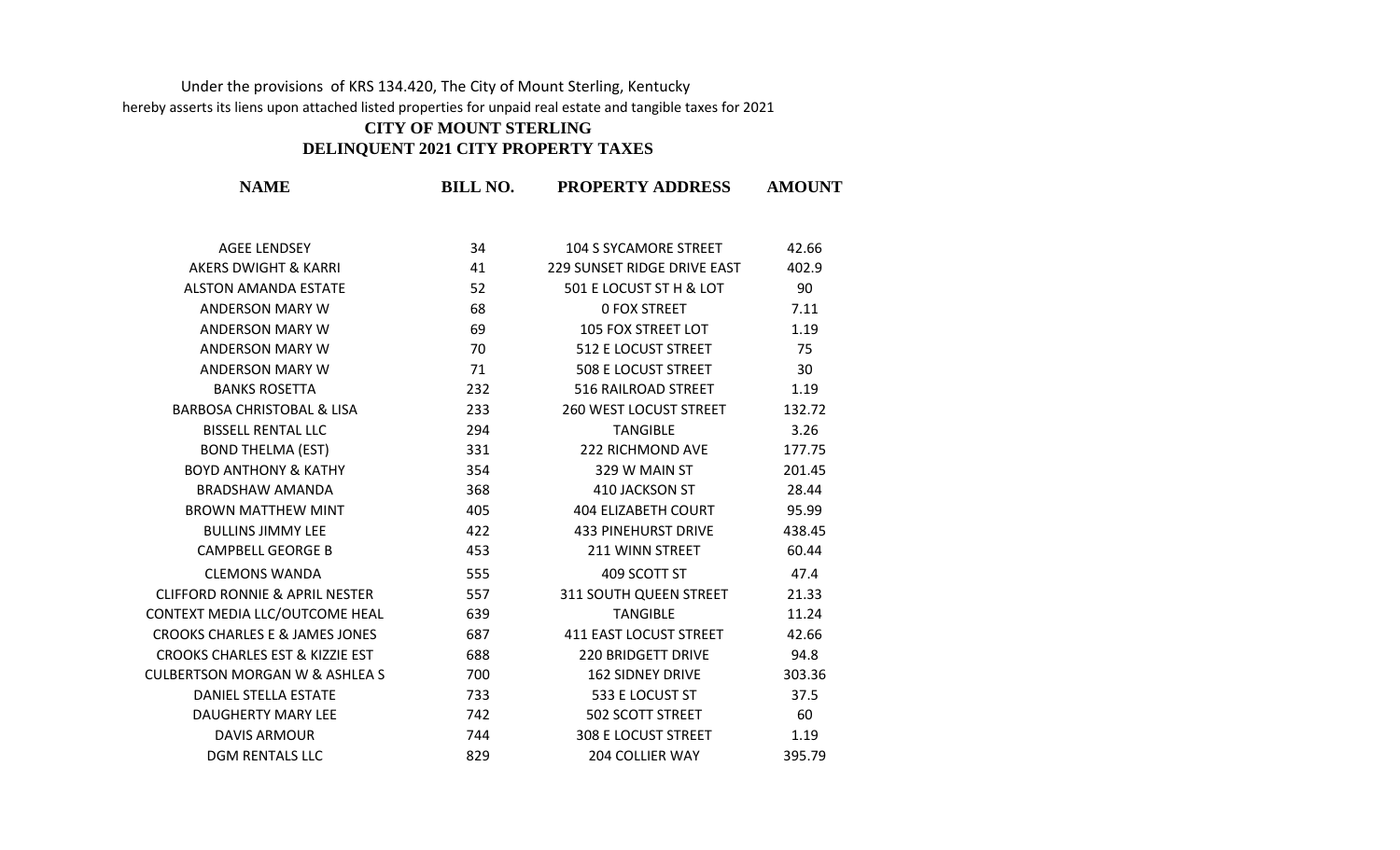| <b>DIXON VIRGIE MAE</b>                | 848  | <b>0 RAILROAD ST</b>          | 2.37     |
|----------------------------------------|------|-------------------------------|----------|
| <b>DON SENOR INC</b>                   | 859  | <b>TANGBLE</b>                | 117.88   |
| EASTIN TAUL FUNERAL HOMES INC          | 926  | 109 E MAIN STREET             | 1,777.50 |
| <b>ENGLISH ARMONTY</b>                 | 944  | 207 WINN STREET               | 32       |
| <b>FAULKNER CHARLES</b>                | 979  | <b>0 E LOCUST STREET</b>      | 2.37     |
| FEDER JOSEPH & JESSICA                 | 984  | 524 E. LOCUST                 | 30.81    |
| FIGUEROA FERANDO ESCOBEDO              | 993  | <b>6 TIPTON TRAILOR PARK</b>  | 11.85    |
| <b>FLANDERS CHARLOTTE</b>              | 1010 | <b>132 ESTILL STREET</b>      | 30.81    |
| <b>FUGATE NORMAN</b>                   | 1042 | 05 BUCHANNAN ST               | 247.67   |
| <b>GALES EMMA</b>                      | 1055 | 315 TIPTON ST                 | 187.5    |
| <b>GAY LENA ESTATE</b>                 | 1088 | ANSON PL LOT                  | 7.5      |
| <b>GROSS KENNETH EST &amp; ANNA</b>    | 1184 | <b>412 SOUTH QUEEN STREET</b> | 34.37    |
| <b>GRUBBS PATTIE ESTATE</b>            | 1189 | <b>0 RAILROAD ST</b>          | 1.19     |
| <b>HAMILTON CHARLES J</b>              | 1236 | <b>518 E LOCUST STREET</b>    | 33.18    |
| HAMILTON LORRAINE HEIRS                | 1237 | 127 ESTILL STREET             | 9.48     |
| <b>HANEY VONLEY JR</b>                 | 1242 | <b>10 TIPTON TRAILER CT</b>   | 14.22    |
| HARKNESS DONALD & LILLIE               | 1257 | 117 ESTILL ST                 | 81.77    |
| HAWKINS RILEY ROBERT (EST) & ARTHRENIA | 1287 | 106 FOX STREET                | 7.11     |
| HAYDEN VIRGINIA ESTATE                 | 1295 | 312 EAST HIGH STREET          | 11.85    |
| HELTON CHRISTOPHER D & DEANNA D        | 1310 | 2.22 AC HINKSTONPK            | 59.25    |
| <b>HOUSTON NATALIE GREENE</b>          | 1389 | 404 SCOTT ST                  | 37.5     |
| HOWARD AMANDA ESTATE                   | 1390 | 223 TENNY AVE                 | 9.48     |
| HOWARD GEORGINE ESTATE                 | 1393 | 0 ANN ST                      | 5.93     |
| <b>HOWARD LORA</b>                     | 1398 | 507 SCOTT ST                  | 49.77    |
| HOWARD PROPERTIES, LLC                 | 1399 | TANGIBLE                      | 32.97    |
| <b>ISON JOSHUA</b>                     | 1461 | <b>0 SOUTH QUEEN STREET</b>   | 7.35     |
| <b>JACKSON ALBERTA ESTATE</b>          | 1465 | 230 TENNY AVE                 | 90.06    |
| <b>JACKSON EMORY (EST)</b>             | 1468 | 224 TENNY AVE                 | 7.11     |
| <b>JAVAID MIAN KHALID</b>              | 1488 | 1004 CLEABROOK CT             | 21.33    |
| <b>JEWELL BARRY</b>                    | 1495 | <b>25 MAYSVILLE AVE</b>       | 123.24   |
| JEWELL MARY E                          | 1496 | 326 SOUTH QUEEN STREET        | 4.74     |
| JOHNSON CAROLYN M ESTATE               | 1501 | 655 E MAIN ST                 | 11.85    |
| <b>JOHNSON JEREMIAH</b>                | 1505 | 511 BROOKVIEW DRIVE           | 319.95   |
| JOINTER JENNIFER (GROVES)              | 1512 | 411 SCOTT ST                  | 47.4     |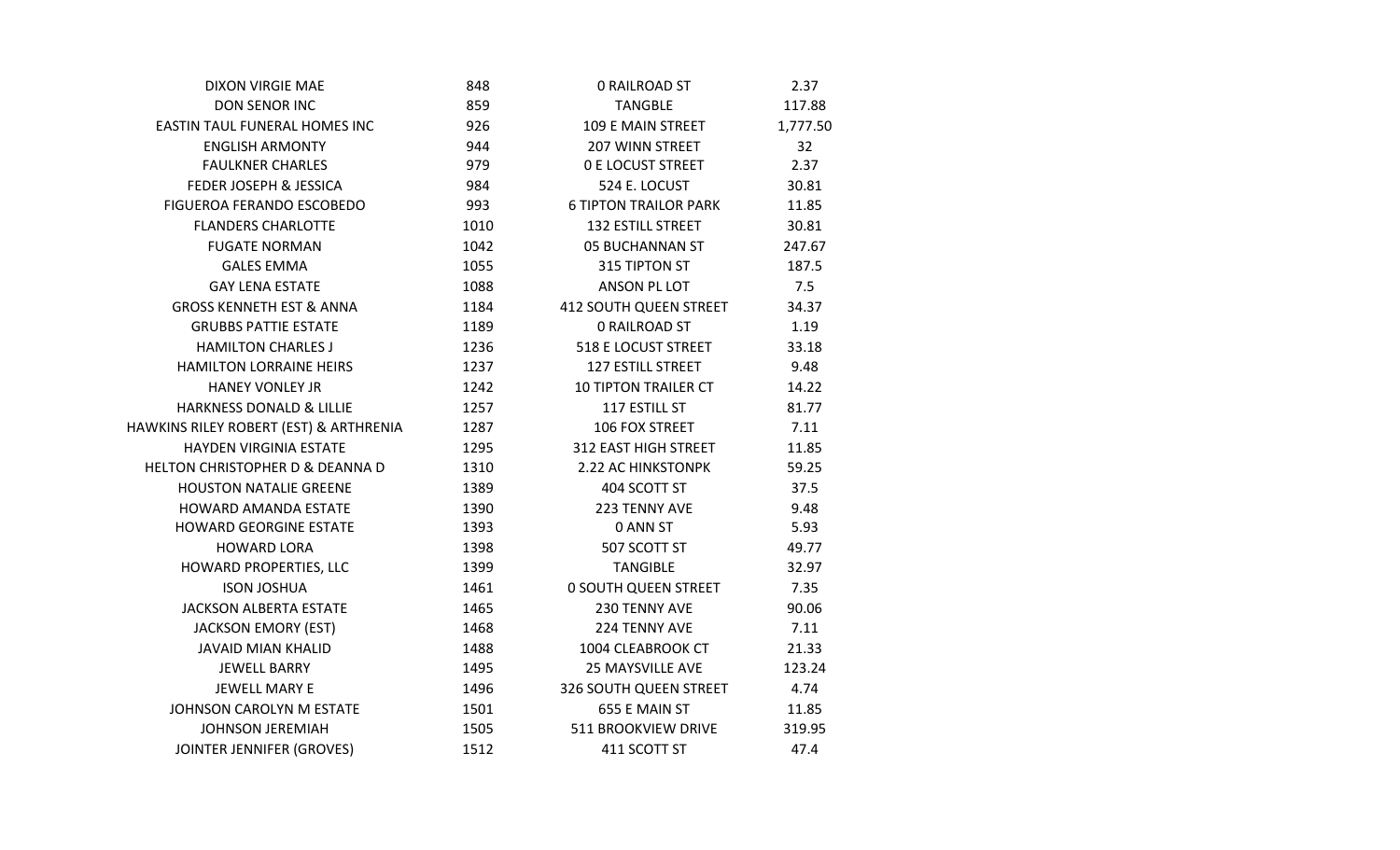| JONES CHAD & SCOTTIE A HARRIS            | 1519 | 301 N MAYSVILLE ST      | 450.06 |
|------------------------------------------|------|-------------------------|--------|
| <b>JONES JAMES FRANK</b>                 | 1530 | 129 N QUEEN ST          | 18.96  |
| <b>JONES JAMES FRANK</b>                 | 1531 | 120 N QUEEN ST          | 30.1   |
| <b>JONES JAMES K &amp; BEVERLY</b>       | 1532 | <b>0 TENNY AVE</b>      | 2.37   |
| JONES JOHN T                             | 1534 | 125 S QUEEN ST          | 253.59 |
| JONES ROGER & BONNIE (EST)               | 1544 | 114 NORTH QUEEN STREET  | 68.73  |
| JONES ROGER & BONNIE (EST)               | 1545 | <b>307 HARRISON AVE</b> | 104.28 |
| JOUETT DOROTHY L ESTATE                  | 1553 | 505 E LOCUST STREET     | 7.11   |
| JOUETT DOROTHY L ESTATE                  | 1554 | 507 E LOCUST STREET     | 85.32  |
| <b>JOUETT VANCE &amp; CHRISTIE</b>       | 1558 | 503 E LOCUST STREET     | 9.48   |
| <b>JWEST INSURANCE LLC</b>               | 1565 | <b>TANGIBLE</b>         | 5.68   |
| KELLY JAMES WILLIAM JR                   | 1591 | 241 TENNY AVE           | 2.37   |
| KHALID USMAN & MARYUM                    | 1617 | 1409 CLUBHOUSE LANE     | 67.55  |
| KHAN MUHAMMED MOZZAM                     | 1619 | 517 SCOTT ST LOT        | 24     |
| KING GEORGIA MAE EST & JOAN F KING BURNS | 1635 | 204 TENNY AVE           | 52.14  |
| LAWILL SHELBY                            | 1685 | 206 WILLOW ST           | 35.55  |
| LIZZY BEES BOUTIQUE LLC                  | 1747 | <b>TANGIBLE</b>         | 19.91  |
| LOPEZ MARIO DURAN & SABRINA MENDOZA      | 1754 | 520 SCOTT ST            | 33.18  |
| MARTINE RAMON AND SHELIA                 | 1838 | 123 NORTH SYCAMORE      | 144.57 |
| <b>MARTIN ROBERT ALLEN</b>               | 1840 | 303 HARRISON AVE        | 71.1   |
| <b>MASON CHARLOTTE ESTATE</b>            | 1849 | 103 SOPHIA COURT        | 97.17  |
| <b>MATCHSTICK GAMES LLP</b>              | 1855 | <b>TANGIBLE</b>         | 19.48  |
| MCKINLEY ROBERT LANCE                    | 1961 | 110 NORTH QUEEN STREET  | 40.29  |
| MCKINLEY ROBERT LANCE                    | 1962 | 117 NORTH QUEEN STREET  | 18.96  |
| MCKINLEY ROBERT LANCE                    | 1963 | 119 NORTH QUEEN STREET  | 11.85  |
| MCKINLEY ROBERT LANCE                    | 1964 | 127 NORTH QUEEN STREET  | 35.55  |
| MCKINLEY ROBERT LANCE                    | 1965 | 109 EAST HIGH STREET    | 53.33  |
| MCKINLEY ROBERT LANCE                    | 1966 | 120 EAST HIGH STREET    | 47.4   |
| MCPHEARSON LISA                          | 1977 | <b>20 JACKSON PL</b>    | 177.75 |
| MCQUINN DELMON LYLE                      | 1978 | <b>0 CLEARBROOK CT</b>  | 42.66  |
| MCQUINN LEOLA & DELMON LYLE MCQUINN      | 2048 | 916 HUNTER TRAIL        | 380.39 |
| <b>MERANDA KYLE &amp; KELSEY</b>         | 1998 | 109 WADE CT             | 434.9  |
| <b>MERIDIAN ORDINANCE</b>                | 2000 | <b>TANGIBLE</b>         | 7.81   |
| MIRACLE CHRISTOPHER P & REBECCA          | 2036 | 1017 ASHLYN DR          | 434.9  |
|                                          |      |                         |        |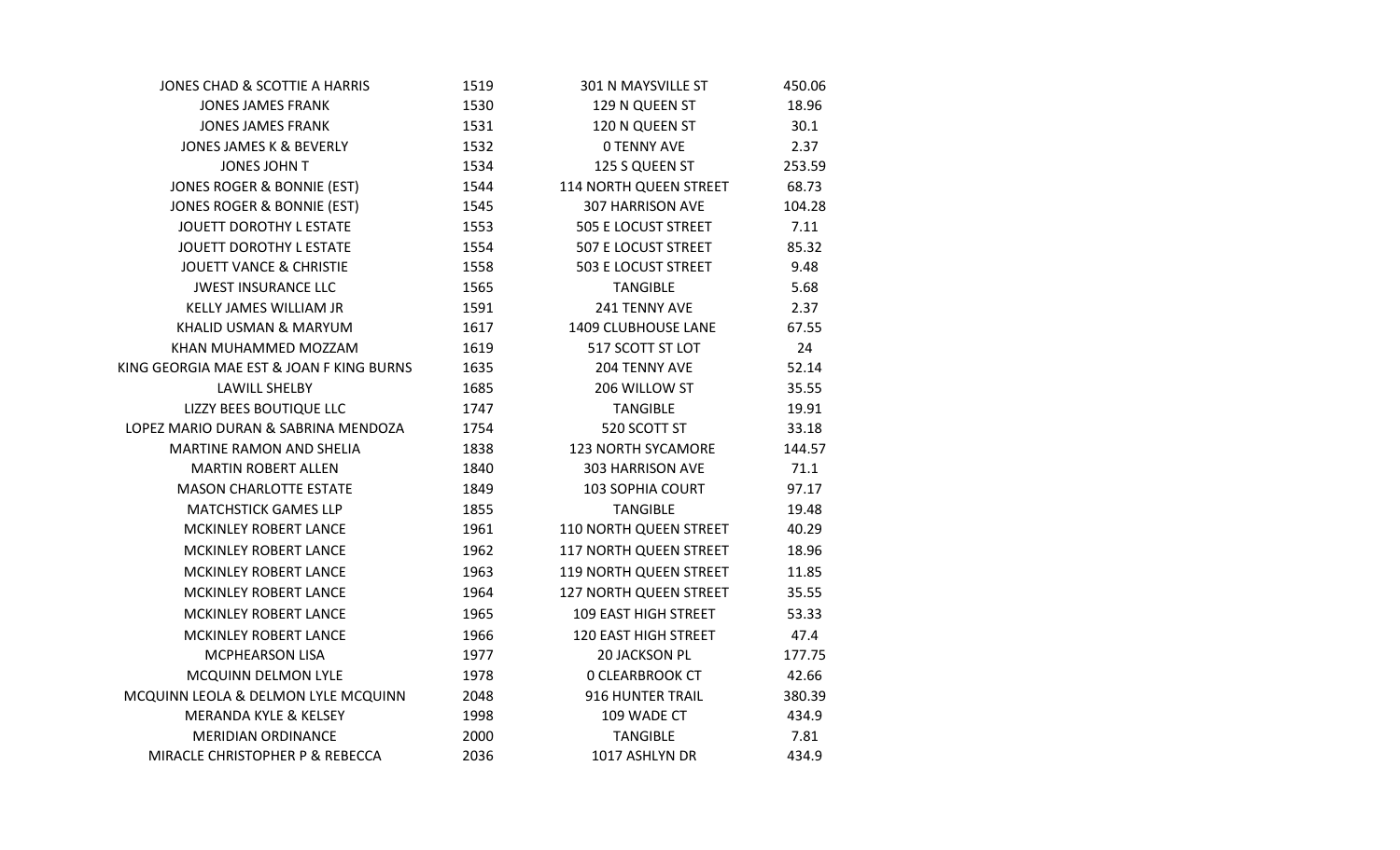| <b>MPN PROPERTIES LLC</b>                      | 2094 | 253 WINN ST                     | 43.85    |
|------------------------------------------------|------|---------------------------------|----------|
| MT. STERLING RENTALS LLC                       | 2100 | 832 COBBLER LN EAST             | 383.94   |
| <b>NCR CORPORATION</b>                         | 2140 | <b>TANGIBLE</b>                 | 13.1     |
| <b>NEWDAY ENTERPRISES LLC</b>                  | 2167 | 426 W MAIN ST                   | 97.76    |
| NEWKIRK THOMAS G II & JENNA HIGH               | 2185 | <b>429 PINE HURST DR</b>        | 376.83   |
| <b>NEWKIRKS &amp; GINTER CONSTRUCTION</b>      | 2188 | 280 RICHMOND AVE                | 47.4     |
| <b>OSTEEN KAYCEE NICOLE</b>                    | 2239 | <b>25 SAMUELS AVE</b>           | 214.49   |
| <b>OVERSTREET RONNIE</b>                       | 2246 | 220 MACKIE ST                   | 32.00    |
| <b>OWENS HOBERT JR &amp; STOCKTON CONCHITA</b> | 2250 | 319 E LOCUST STREET             | 1.19     |
| <b>OWINGS COLSTON EST &amp; GEORGE</b>         | 2253 | <b>0 FOX STREET</b>             | 2.37     |
| PAYNE PROPERTY MGMT LLC                        | 2299 | 623 N MAYSVILLE ST              | 616.2    |
| PITNEY BOWES GLOBAL                            | 2349 | <b>TANGIBLE</b>                 | 5.17     |
| R & J DEVELOPMENT CO                           | 2410 | <b>115 STONE TRACE DRIVE</b>    | 6,873.00 |
| R & J DEVELOPMENT CO                           | 2411 | <b>265 INDIAN MOUND DRIVE</b>   | 220.41   |
| R & J DEVELOPMENT CO                           | 2412 | <b>263 INDIAN MOUND DRIVE</b>   | 201.45   |
| RAGAN JEROME ESTATE                            | 2419 | <b>0 MACKIE STREET</b>          | 18.96    |
| RALLS EDWARD ESTATE                            | 2421 | 314 E LOCUST STREET             | 60       |
| <b>REASOR WILL</b>                             | 2442 | 522 RAILROD STREET              | 9.48     |
| ROE CHARLOTTE                                  | 2548 | 416 N MAYSVILLE ST              | 259.52   |
| <b>ROMANS DANNY &amp; TAMMY</b>                | 2558 | <b>5 RICHMOND AVE</b>           | 106.65   |
| ROSS CHARLES W & OPAL J                        | 2570 | 1403 CLUBHOUSE LANE             | 779.73   |
| <b>ROSS KENNETH G &amp; FRANCES</b>            | 2572 | 170 SWISS STONE WAY             | 295.07   |
| <b>SAIN DENNIS &amp; AMANDA</b>                | 2601 | 0 SHOMOORE DR                   | 9.48     |
| SAMAYOA MIGUELINA                              | 2611 | 225 JAMESON ST                  | 17.78    |
| <b>SARGENT SHELDON D</b>                       | 2619 | 100 SIDNEY DR                   | 240.56   |
| SAYRE PRISCILLA (NORNHOLD)                     | 2624 | 201 ANTWERP AVE                 | 81.77    |
| <b>SCHLEGEL CHRIS &amp; SUE</b>                | 2627 | 734 COBBLER LANE WEST           | 315.21   |
| <b>SCHROEDEL BRYON &amp; LORI</b>              | 2628 | <b>108 LARKSPUR DRIVE</b>       | 208.56   |
| <b>SCOTT EMILY (HEIRS)</b>                     | 2631 | 0 MILL ROW                      | 4.74     |
| SHEPHERD LEONA LIZANN                          | 2673 | 531 EAST LOCUST STREET          | 7.11     |
| SKILLERN CHARLES KEITH                         | 2732 | 118 MALONEY WAY                 | 1,474.14 |
| SKY 17 LLC                                     | 2733 | <b>TANGIBLE</b>                 | 148.04   |
| SOMETHING DIFFERENT SALON                      | 2773 | <b>TANGIBLE</b>                 | 106.47   |
| <b>SPENCE MICHAEL &amp; AIMEE</b>              | 2788 | <b>TIPTON TRAILER CT LOT 18</b> | 23.70    |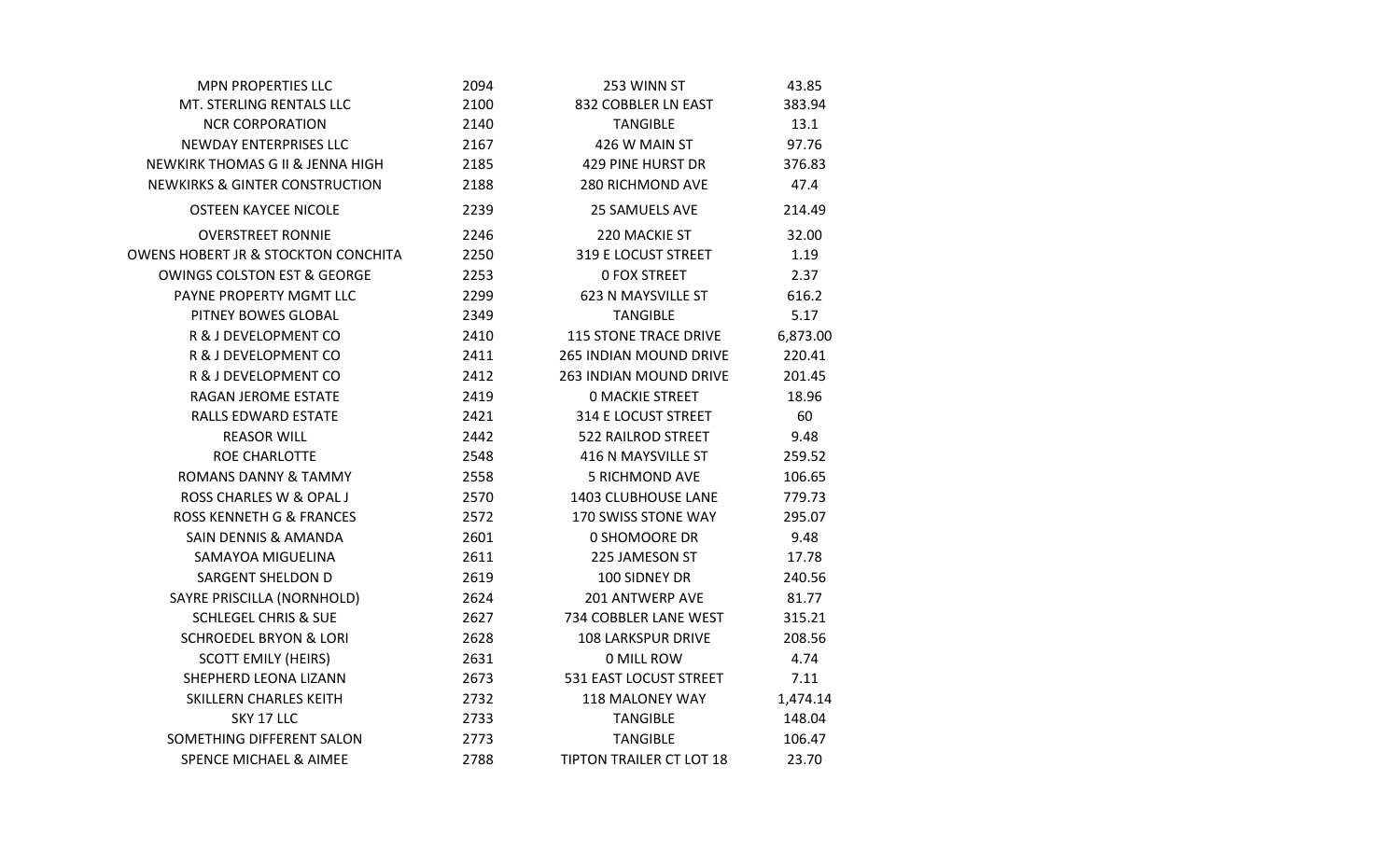| SPENCER DIANA & DARRELL CAMPBELL    | 2793 | WILLOW STREET 0.12 AC        | 1.19     |
|-------------------------------------|------|------------------------------|----------|
| <b>STACY DONNA JEAN</b>             | 2805 | 112 CLAY ST                  | 94.80    |
| STERLING FAMILY DENTAL CARE         | 2838 | <b>TANGIBLE</b>              | 499.83   |
| STONE NACY HOWE IV                  | 2885 | <b>211 MONTGOMERY STREET</b> | 26.25    |
| SURPLUS CITY, LLC                   | 2905 | <b>TANGIBLE</b>              | 34.10    |
| <b>SUTTON FREDA RUARK</b>           | 2907 | <b>627 VIRGINIA AVE</b>      | 188.42   |
| <b>TABOR JOHNNIE &amp; SHIRLEY</b>  | 2927 | 520 N MAGNOLIA DRIVE         | 177.75   |
| <b>TAUL BARBARA</b>                 | 2940 | 224 EAST LOCUST STREET       | 7.11     |
| <b>TAYLOR JAMES &amp; BETTY R</b>   | 2954 | <b>27 JOHNSON AVE</b>        | 212.12   |
| <b>TCF NATIONAL BANK</b>            | 2955 | <b>TANGIBLE</b>              | 215.92   |
| TECPILE MAGDALENO ITEHUA            | 2957 | <b>227 MACKIE STREET</b>     | 23.70    |
| THE DEXTER GROUP TRUST              | 2981 | 242 W LOCUST ST              | 63.99    |
| <b>TIPTON ROBERT (HEIRS)</b>        | 3025 | 0 MILL ROW                   | 1.19     |
| TRI STAR PROPERTIES LLC             | 3070 | <b>115 APPERSON HTS</b>      | 260.7    |
| TRIMBLE CHRISTINA                   | 3073 | 211 MITCHELL STREET          | 146.94   |
| <b>TURNER CRYSTAL</b>               | 3087 | <b>211 JUNIPER COURT</b>     | 105.47   |
| <b>TURNER WILLIAM</b>               | 3091 | 147 RICHMOND AVE             | 60       |
| <b>WALKER BRIDGETT &amp; TRINIA</b> | 3146 | <b>0 EAST LOCUST STREET</b>  | 1.19     |
| <b>WALKER DILLA</b>                 | 3150 | <b>112 MACKIE STREET</b>     | 1.19     |
| <b>WALKER DILLA</b>                 | 3151 | 532 E LOCUST STREET          | 3.56     |
| <b>WALKER MCKINLEY &amp; DELLA</b>  | 3159 | 412 E LOCUST STREET          | 62.81    |
| <b>WALKER MCKINLEY JR</b>           | 3160 | 209 FOX STREET               | 15       |
| <b>WELLS KENNETH SCOTT</b>          | 3203 | <b>409 SPRING STREET</b>     | 11.85    |
| <b>WEST HAMPTON LLC</b>             | 3214 | 1223 CAMARGO ROAD            | 2,844.00 |
| <b>WHITE ADA B ESTATE</b>           | 3226 | <b>408 JACKSON STREET</b>    | 37.92    |
| <b>WHITT MARK &amp; VANESSA</b>     | 3256 | 527 E LOCUST ST              | 16.59    |
| WILSON HELEN M & JOHN E ESTATE      | 3302 | 113 TENNY AVE                | 71.1     |
| <b>WILSON ROBERT EUGENE</b>         | 3307 | <b>0 MAYSVILLE ST</b>        | 11.85    |
| ZHONG QIAO Y                        | 3346 | 574 CULPEPPER DR             | 277.29   |